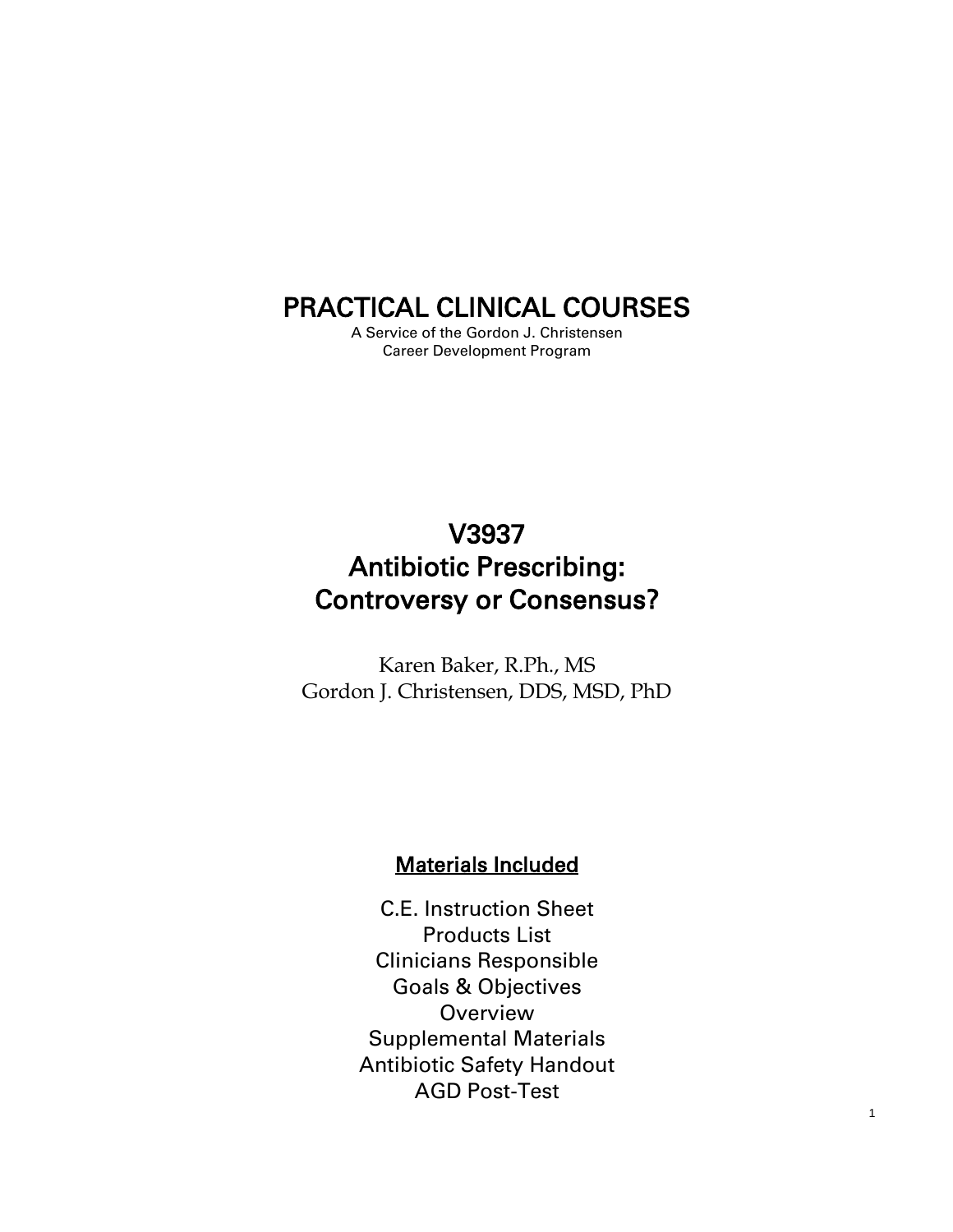### **Gordon J. Christensen PRACTICAL CLINICAL COURSES**

# **PROCEDURE FOR RECEIVING ACADEMY OF GENERAL DENTISTRY AND STATE CREDIT FOR CE VIDEOS**

- 1. Complete the enclosed Post-Test.\* For each **CE Video Purchased,** one test is included. If additional tests are needed, the following fees will apply: \$25 per test for 1 additional dentist; \$10 per test for each auxiliary (dental assistants, hygienists, lab technicians - no limit on auxiliary tests). Fees can be paid either by check or credit card when tests are submitted to Practical Clinical Courses.
- 2. Complete the demographic information located at the end of the test.

#### **Type of Credit:**

- a. If the applicant selects "AGD," PCC will submit credit information to the Academy of General Dentistry and confirmation to the applicant that it has been submitted. (The applicant may check their AGD transcript for verification – please allow 30 days.)
- b. If the applicant selects "State," PCC will send a certificate of verification to the applicant. The applicant must then submit this certificate to his/her state board to obtain credit.
- c. If the applicant selects "Both," PCC will complete a. & b. above.
- 3. Return the **Post-Test portion** via mail, fax, or email. Our contact information is as follows:

**Practical Clinical Courses 3707 N Canyon Road Suite 3D Provo, UT 84604 Fax: (801) 226-8637 [info@pccdental.com](mailto:info@pccdental.com)**

4. Practical Clinical Courses will correct the Post-Test. **Passing scores are 70% or higher.**

**\****TO OBTAIN CE CREDIT ONLINE: Login or create an account on [www.pccdental.com](http://www.pccdental.com/) and select "My CE Tests" from the left-side menu. Click on the video title to take the test online. RESULTS ARE IMMEDIATE. Missing the test? C*ontact us at 800-223-6569 during our business hours of 7:00 a.m. – 5:00 p.m. MST to add it to your account.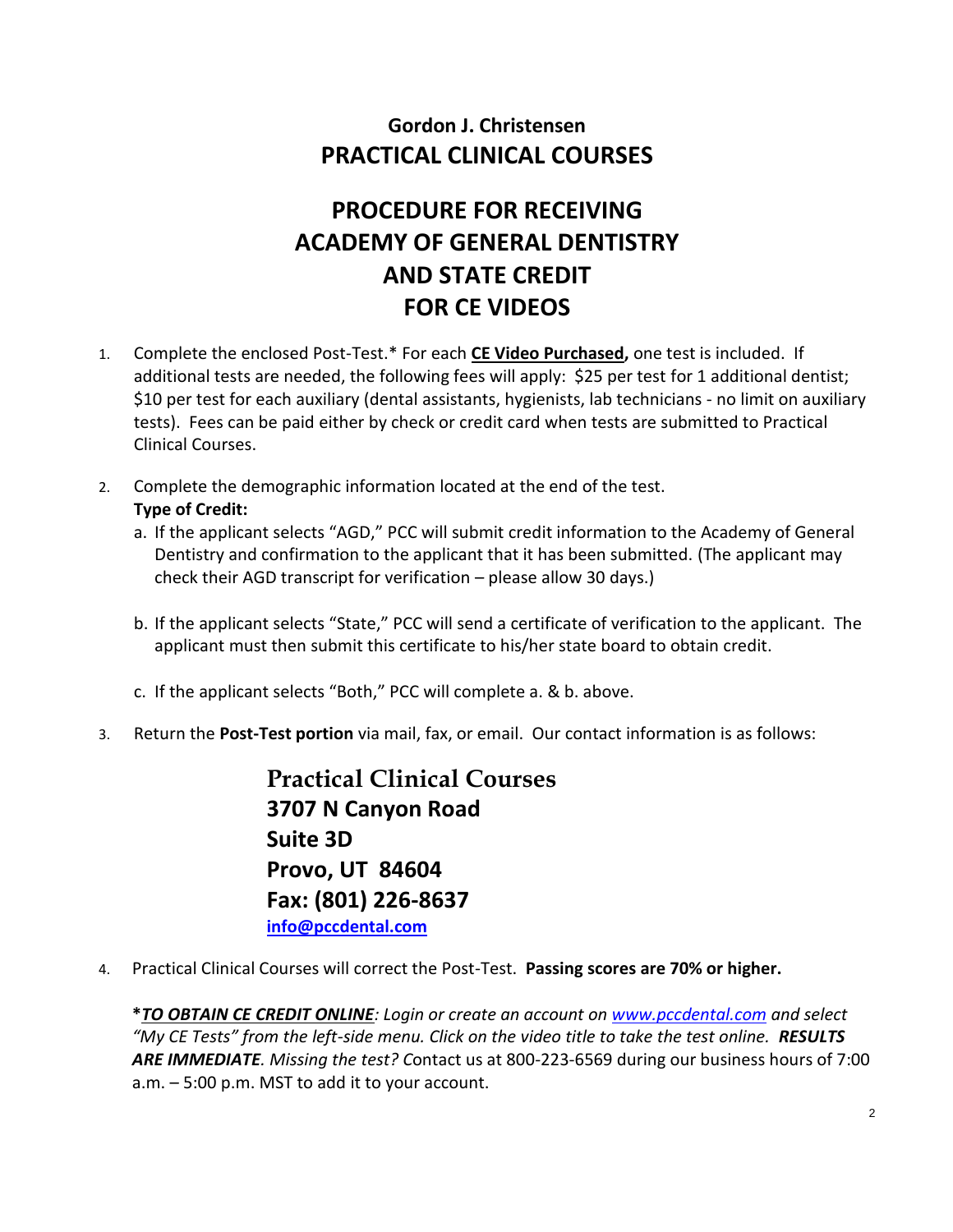### Gordon J. Christensen **PRACTICAL CLINICAL COURSES**

*Sources of Products Discussed in*

#### **V3937 Antibiotic Prescribing: Controversy or Consensus?**

Presented by: Karen Baker, R.Ph., MS & Gordon J. Christensen, DDS, MSD, PhD

1. **AAOS Guidelines on App** American Academy of Orthopaedic Surgeons 9400 W. Higgins Road Rosemont, IL 60018 (847)823-7186 [www.orthoguidelines.org/auc](http://www.orthoguidelines.org/auc)

2. **Accu-Chek Products** Local Pharmacies [www.accu-chek.com](http://www.accu-chek.com/)

- 3. **A1CNow+ Professional by PTS Diagnostics** Henry Schein, Inc. 135 Duryea Road Melville, NY 11747 (800)472-4346 (631)843-5500 [www.henryschein.com](http://www.henryschein.com/)
- 4. **Exergen TemporalScanner Thermometer** Exergen Corporation 400 Pleasant Street Watertown, MA 02472 (800)422-3006 (617)923-9900 [www.exergen.com](http://www.exergen.com/)
- 5. **Florajen Digestion** Local Pharmacies [www.florajen.com](http://www.florajen.com/)
- 6. **Nelson's Pediatric Antimicrobial Therapy** American Academy of Pediatrics 345 Park Blvd. Itasca, IL 60143 (800)433-9016 [www.aap.org](http://www.aap.org/)
- 7. **The Sanford Guide to Antimicrobial Therapy** Antimicrobial Therapy, Inc. 11771 Lee Hwy. P.O. Box 276 Sperryville, VA 22740 (540)987-9480 [www.sanfordguide.com](http://www.sanfordguide.com/)
- 8. **Useful Information Resource** [www.cdc.gov/antibiotic-use](http://www.cdc.gov/antibiotic-use)
- 9. **Useful Information Resource** [www.idsociety.org](http://www.idsociety.org/)
- 10. **Useful Information Resource** [www.ada.org/antibiotic-stewardship](http://www.ada.org/antibiotic-stewardship)
- 11. **Useful Information Resource** [www.apua.org](http://www.apua.org/)
- 12. **Useful Information Resource** [www.isac.world](http://www.isac.world/)
- 13. **Useful Information Resource** [www.fda.gov/consumers/consumer](http://www.fda.gov/consumers/consumer-updates/combating-antibiotic-resistance)[updates/combating-antibiotic](http://www.fda.gov/consumers/consumer-updates/combating-antibiotic-resistance)[resistance](http://www.fda.gov/consumers/consumer-updates/combating-antibiotic-resistance)

#### *Product names, the products themselves, and company names change rapidly. Please contact the companies shown to confirm current information.*

**Gordon J. Christensen Practical Clinical Courses, 3707 North Canyon Road, Suite 3D, Provo, UT 84604 Toll Free (800) 223-6569 or Utah Residents (801) 226-6569**

The techniques and procedures on this videotape are intended to be suggestions only. Any licensed practitioner viewing this presentation must make his or her own professional decisions about specific treatment for patients. PCC is not responsible for any damages or other liabilities (including attorney's fees) resulting, or claimed to result in whole or in part, from actual or alleged problems arising out of the use of this presentation.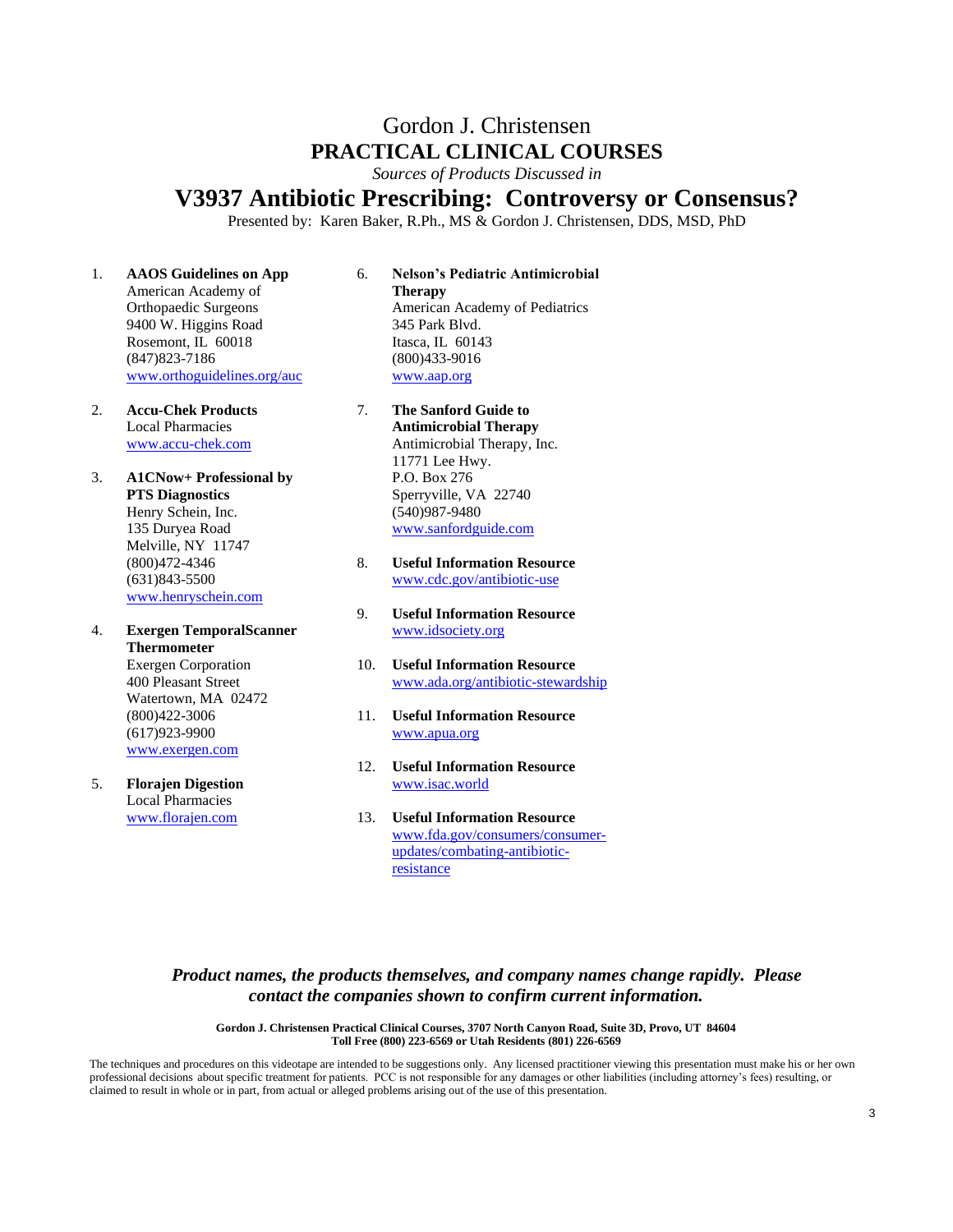#### **PROGRAM**

#### **V3937 Antibiotic Prescribing: Controversy or Consensus?**

**CLINICIANS RESPONSIBLE: Karen Baker, R.Ph., MS**

Associate Professor of Oral Pathology, Radiology, & Medicine – *Iowa College of Dentistry* Associate Professor of Pharmacy Practice and Science – *Iowa College of Pharmacy*

#### **Gordon J. Christensen, DDS, MSD, PhD**

CEO, Practical Clinical Courses CEO, CR Foundation Practicing Prosthodontist, Provo, Utah

#### **GOALS & OBJECTIVES**

At the completion of this video presentation, viewers should know the following:

- 1. Explain antibiotic stewardship.
- 2. Explain the importance of penicillin allergies in dental practice.
- 3. List indications for prescribing antibiotics in dental practice.
- 4. Explain the American Association of Endodontics (AAE) and the American Dental Association (ADA) guidelines for prescribing antibiotics.
- 5. Explain how to choose the most appropriate antibiotic for specific situations.
- 6. List antibiotic therapy prescribing steps and patient assessment.
- 7. Describe a summary of the major clinical points from the May 2021 American Heart Association guidance.
- 8. Describe the ADA and American Academy of Orthopaedic Surgeons (AAOS) timeline for total arthroplasty prophylaxis.
- 9. Describe AAOS AUC (total exposure to a drug) applications in dental practice.
- 10. Discuss if antibiotics are indicated for dental implant placement.
- 11. Discuss if antibiotics are indicated for dental impaction removal.
- 12. Discuss if antibiotics are indicated for pericoronitis.
- 13. Discuss if antibiotics are indicated for patients with pacemakers.
- 14. Discuss if antibiotics are indicated for patients with breast implants.
- 15. Discuss if antibiotics are indicated before treating a diabetic patient.
- 16. Discuss if antibiotics are indicated for patients with organ transplants.
- 17. Discuss if antibiotics are indicated for patients with coronary artery stents.
- 18. Discuss if antibiotics are indicated for hemodialysis ports.
- 19. Discuss what dentists can do to reduce the continuing increase in antibiotic-resistant organisms.
- 20. List several resources for dental use of antibiotics.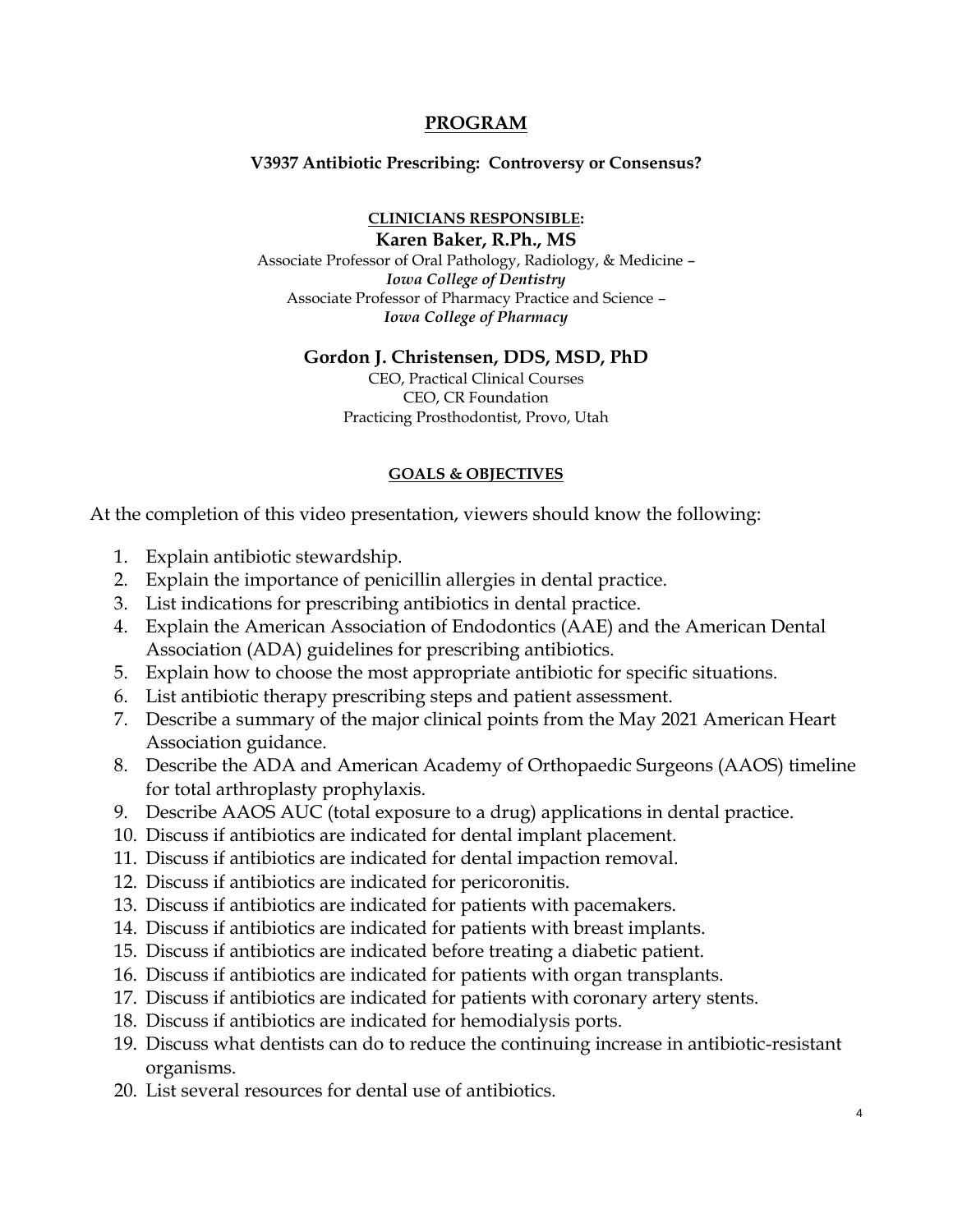#### **OVERVIEW**

#### **V3937 Antibiotic Prescribing: Controversy or Consensus?**

Antibiotic use is essential for various dental conditions. Dentists must know the mechanism for antibiotic effectiveness, when or if to use antibiotics, dosages, length of antibiotic duration and many other aspects of antibiotic knowledge.

The following and other topics are included in this video:

- Antibiotic stewardship
- The importance of penicillin allergies in dental practice
- Indications for prescribing antibiotics in dental practice
- The American Association of Endodontics (AAE) and the American Dental Association (ADA) guidelines for prescribing antibiotics
- How to choose the most appropriate antibiotic for specific situations
- Antibiotic therapy prescribing steps and patient assessment
- A summary of the major clinical points from the May 2021 American Heart Association guidance
- The ADA and American Academy of Orthopaedic Surgeons (AAOS) timeline for total arthroplasty prophylaxis
- AAOS AUC (total exposure to a drug) applications in dental practice
- If antibiotics are indicated for dental implant placement
- If antibiotics are indicated for dental impaction removal
- If antibiotics are indicated for pericoronitis
- If antibiotics are indicated for patients with pacemakers
- If antibiotics are indicated for patients with breast implants
- If antibiotics are indicated before treating a diabetic patient
- If antibiotics are indicated for patients with organ transplants
- If antibiotics are indicated for patients with coronary artery stents
- If antibiotics are indicated for hemodialysis ports
- What dentists can do to reduce the continuing increase in antibiotic-resistant organisms
- Several resources for dental use of antibiotics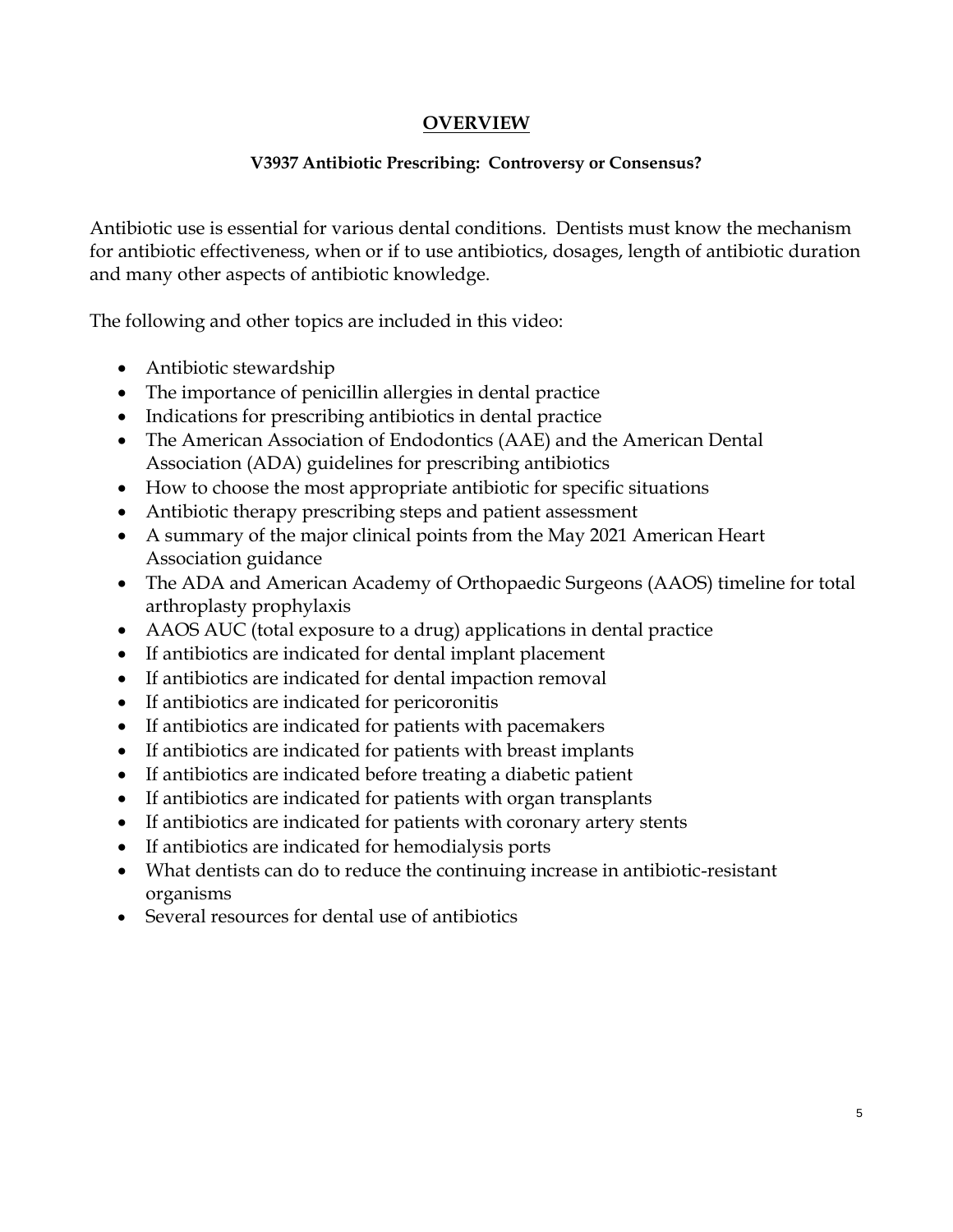#### **SUPPLEMENTAL MATERIALS**

#### **V3937 Antibiotic Prescribing: Controversy or Consensus?**

- 1. Infectious Disease Special Edition. (2022, January 28). *Antimicrobial Efficacy.* [https://www.idse.net/Review-Articles/Article/12-21/Antimicrobial-Efficacy/65945.](https://www.idse.net/Review-Articles/Article/12-21/Antimicrobial-Efficacy/65945)
- 2. Schmidt J, Kunderova M, Pilbauerova N, Kapitan M. A Review of Evidence-Based Recommendations for Pericoronitis Management and a Systematic Review of Antibiotic Prescribing for Pericoronitis among Dentists: Inappropriate Pericoronitis Treatment Is a Critical Factor of Antibiotic Overuse in Dentistry. Int J Environ Res Public Health. 2021 Jun 24;18(13):6796.
- 3. American Association of Endodontists. (2021, May 24). *Endodontics and Antibiotic Update*. [https://www.aae.org/specialty/newsletter/endodontics-and-antibiotic-update/.](https://www.aae.org/specialty/newsletter/endodontics-and-antibiotic-update/)
- 4. Ahmadi H, Ebrahimi A, Ahmadi F. Antibiotic Therapy in Dentistry. Int J Dent. 2021 Jan 28;2021:6667624.
- 5. Wilson, Walter R., et al. "Prevention of Viridans Group Streptococcal Infective Endocarditis: A Scientific Statement From the American Heart Association." *Circulation*, vol. 143, no. 20, 2021. *Crossref*, [https://doi.org/10.1161/cir.0000000000000969.](https://doi.org/10.1161/cir.0000000000000969)
- 6. Lockhart PB, Thornhill MH, Zhao J, Baddour LM, Davis J, McKnight PE, Gilbert GH, Mungia R, Mougeot JL. Prophylactic antibiotic prescribing in dental practice. JADA. 2020 Oct;151(10):770-781, E6.
- 7. Abushaheen MA, Muzaheed, Fatani AJ, Alosaimi M, Mansy W, George M, Acharya S, Rathod S, Divakar DD, Jhugroo C, Vellappally S, Khan AA, Shaik J, Jhugroo P. Antimicrobial resistance, mechanisms and its clinical significance. Dis Mon. 2020 Jun;66(6):100971.
- 8. Goel D, Goel GK, Chaudhary S, Jain D. Antibiotic prescriptions in pediatric dentistry: A review. J Family Med Prim Care. 2020 Feb 28;9(2):473-480.
- 9. *Antibiotic resistance threats in the United States, 2019*. (2019). [Https://Www.Cdc.Gov/Drugresistance/Biggest-Threats.Html.](https://www.cdc.gov/Drugresistance/Biggest-Threats.Html) [https://stacks.cdc.gov/view/cdc/82532.](https://stacks.cdc.gov/view/cdc/82532)
- 10. Goff, Debra A., et al. "Review of Guidelines for Dental Antibiotic Prophylaxis for Prevention of Endocarditis and Prosthetic Joint Infections and Need for Dental Stewardship." *Clinical Infectious Diseases*, vol. 71, no. 2, 2019, pp. 455–62. *Crossref*, [https://doi.org/10.1093/cid/ciz1118.](https://doi.org/10.1093/cid/ciz1118)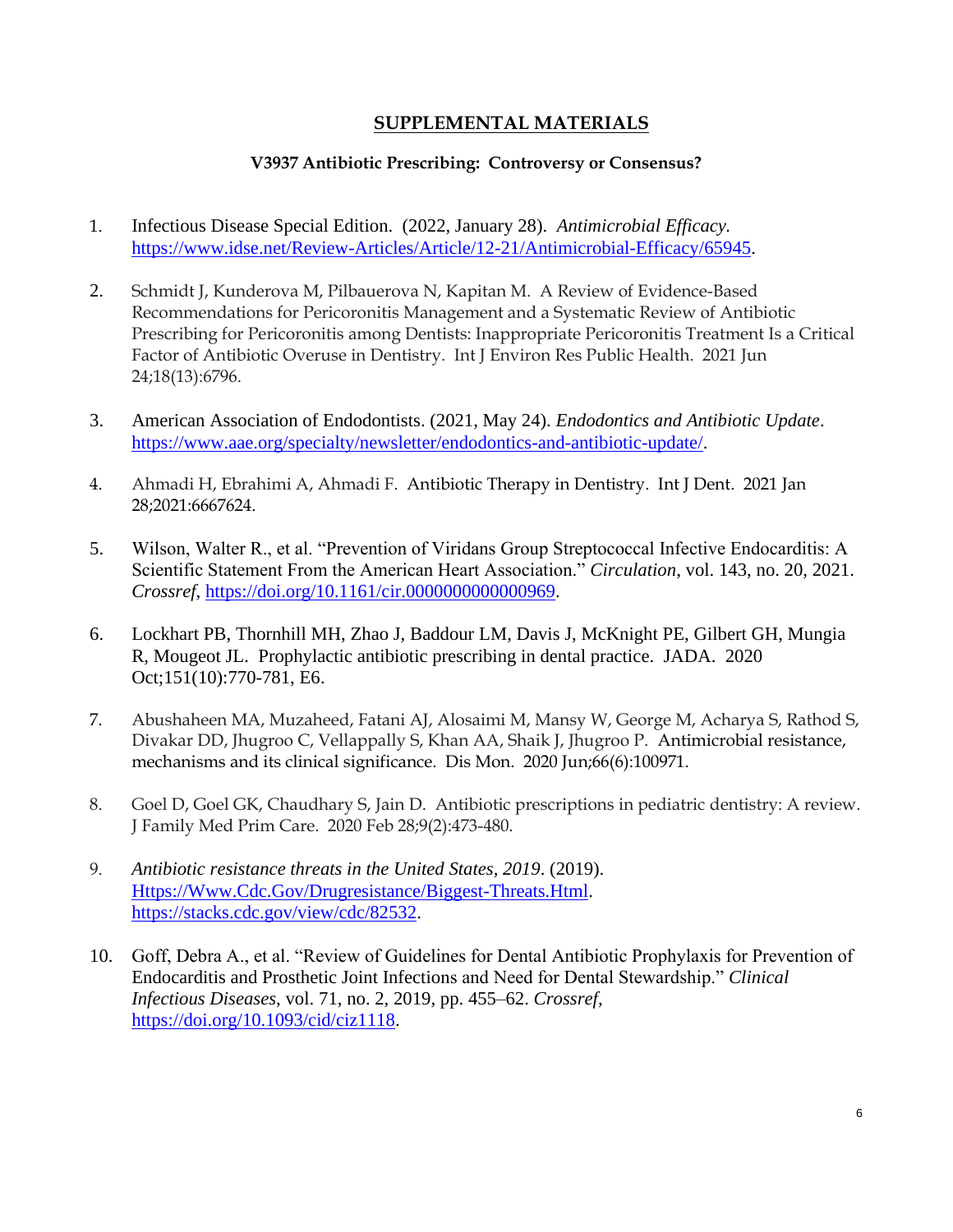#### **SUPPLEMENTAL MATERIALS (CONT'D)**

#### **V3937 Antibiotic Prescribing: Controversy or Consensus?**

- 11. Lockhart, P. B., et al. (2019). Evidence-based clinical practice guideline on antibiotic use for the urgent management of pulpal- and periapical-related dental pain and intraoral swelling. *The Journal of the American Dental Association*, *150*(11), 906–921.e12. [https://doi.org/10.1016/j.adaj.2019.08.020.](https://doi.org/10.1016/j.adaj.2019.08.020)
- 12. Durkin MJ, Feng Q, Warren K, Lockhart PB, Thornhill MH, Munshi KD, Henderson RR, Hsueh K, Fraser VJ; Centers for Disease Control and Prevention Epicenters. Assessment of inappropriate antibiotic prescribing among a large cohort of general dentists in the United States. J Am Dent Assoc. 2018 May;149(5):372-381.e1.
- 13. Quinn, Robert H., et al. "The American Academy of Orthopaedic Surgeons Appropriate Use Criteria for the Management of Patients with Orthopaedic Implants Undergoing Dental Procedures." *Journal of Bone and Joint Surgery*, vol. 99, no. 2, 2017, pp. 161–63. *Crossref*, [https://doi.org/10.2106/jbjs.16.01107.](https://doi.org/10.2106/jbjs.16.01107)
- 14. Suda KJ, Henschel H, Patel U, Fitzpatrick MA, Evans CT. Use of Antibiotic Prophylaxis for Tooth Extractions, Dental Implants, and Periodontal Surgical Procedures. Open Forum Infect Dis. 2017 Nov 15;5(1):ofx250.
- 15. Thornhill MH, Dayer MJ, Durkin MJ, Lockhart PB, Baddour LM. Oral antibiotic prescribing by NHS dentists in England 2010-2017. Br Dent J. 2019 Dec;227(12):1044-1050.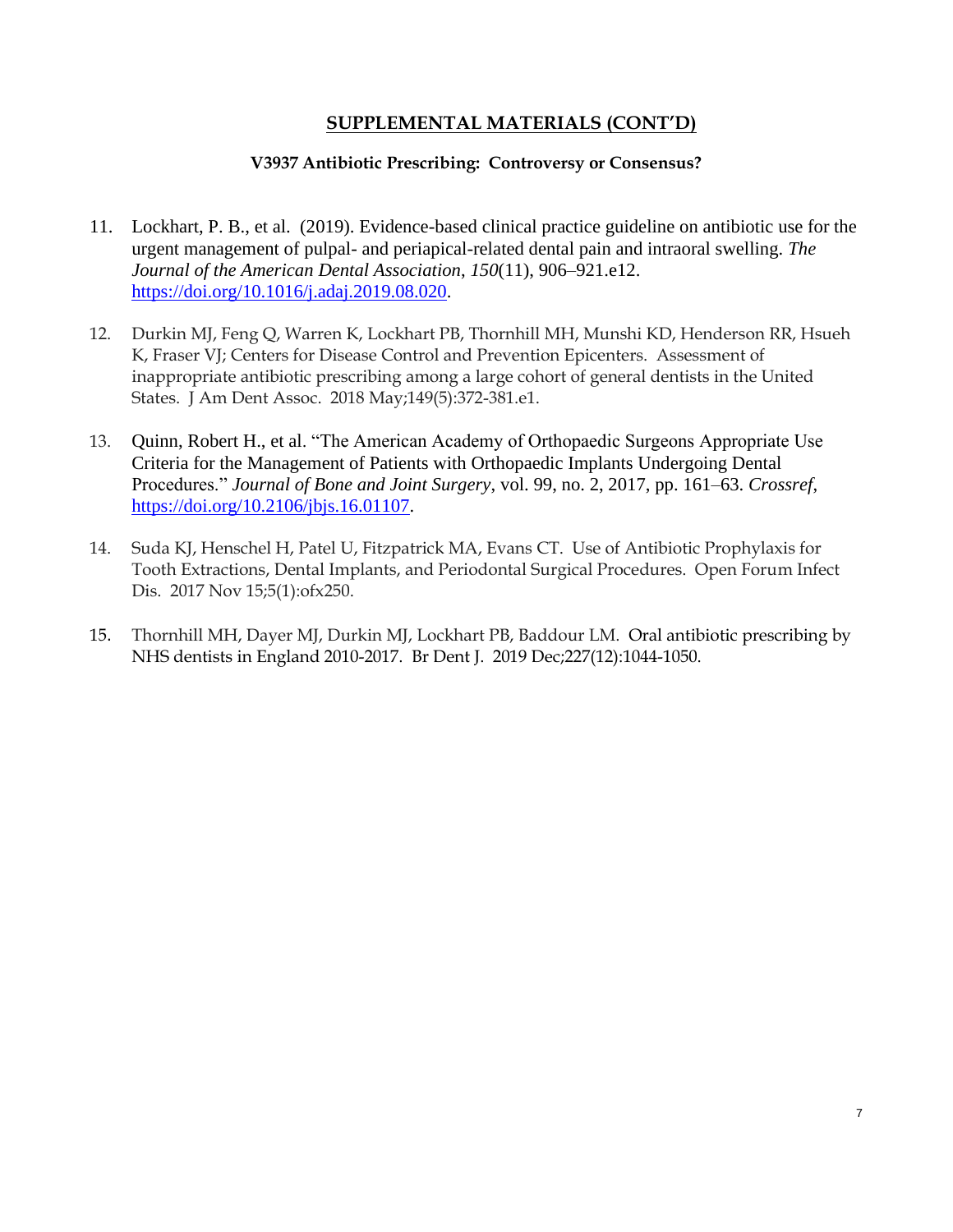# **Antibiotic Safety: Do's and Don'ts at the Dentist**

# Do

- $\checkmark$  DO tell your dentist if you have any drug allergies or medical conditions.
- $\checkmark$  DO tell your dentist about any medications, vitamins, or herbal
- $\checkmark$  DO ask how some mouth infections can be treated without antibiotics.
- $\checkmark$  DO take your antibiotics exactly as prescribed.
- $\checkmark$  DO tell your dentist if you have side effects, such as frequent diarrhea, while taking, or shortly after stopping antibiotics.



**Centers for Disease Control and Prevention** National Center for Emerging and **Zoonotic Infectious Diseases** 





# **DO NOT**

- X DO NOT skip doses or stop taking your antibiotics without consulting your dentist.
- **DO NOT** save unused x antibiotics for future use or give antibiotics to others.
- **DO NOT** take antibiotics  $\mathbf{x}$ prescribed for others.
- **DO NOT** pressure your x dentist to prescribe an antibiotic. Instead, ask your dentist how you can feel better even if antibiotics are not prescribed.

To learn more about antibiotic prescribing and use, visit www.cdc.gov/antibiotic-use/.

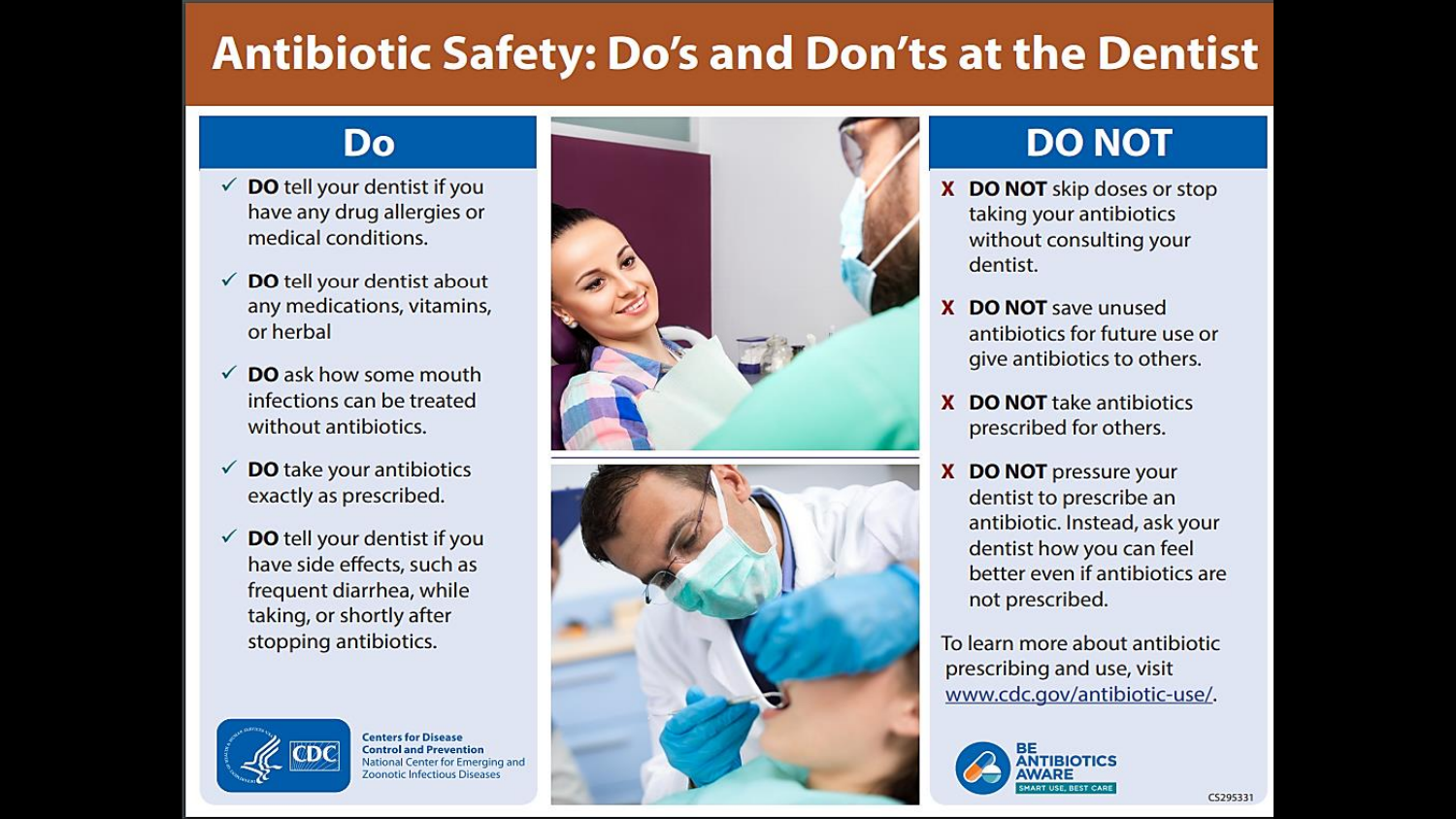#### **POST-TEST**

#### **V3937 Antibiotic Prescribing: Controversy or Consensus?**

- 1. Should antibiotic prescriptions by health practitioners be reduced?
- $\Box$ a. Yes
- b. No
- 2. For which situation should antibiotics USUALLY NOT be necessary?
- a. Implant placement in a healthy patient
- b. One canal endodontic treatment in a healthy patient
- c. Routine tooth extraction
- $\Box$ d. All the above
- 3. For which of the following is antibiotic treatment usually NOT necessary?
- a. Short-term treatment of active infection
- b. Prophylactic treatment to prevent an infection
- c. Crown preparation
- d. Post-surgical immunocompromised patient
- 4. Is it expected that more organisms will be untreatable in the near future?
- a. Yes
- b. No
- 5. The most-used antibiotic for dentistry is:
	- a. tetracycline.
	- b. amoxicillin.
	- c. PenVK.
	- d. none of the above.
- 6. Antibiotic treatment should usually be used when treating patients with:
	- a. coronary stents.
	- b. pacemakers.
	- $\Gamma$  c. endodontic treatment for tooth with active infection.
- d. breast implants.
- 7. Antibiotic treatment is indicated for all joint replacements.
	- a. True
	- b. False